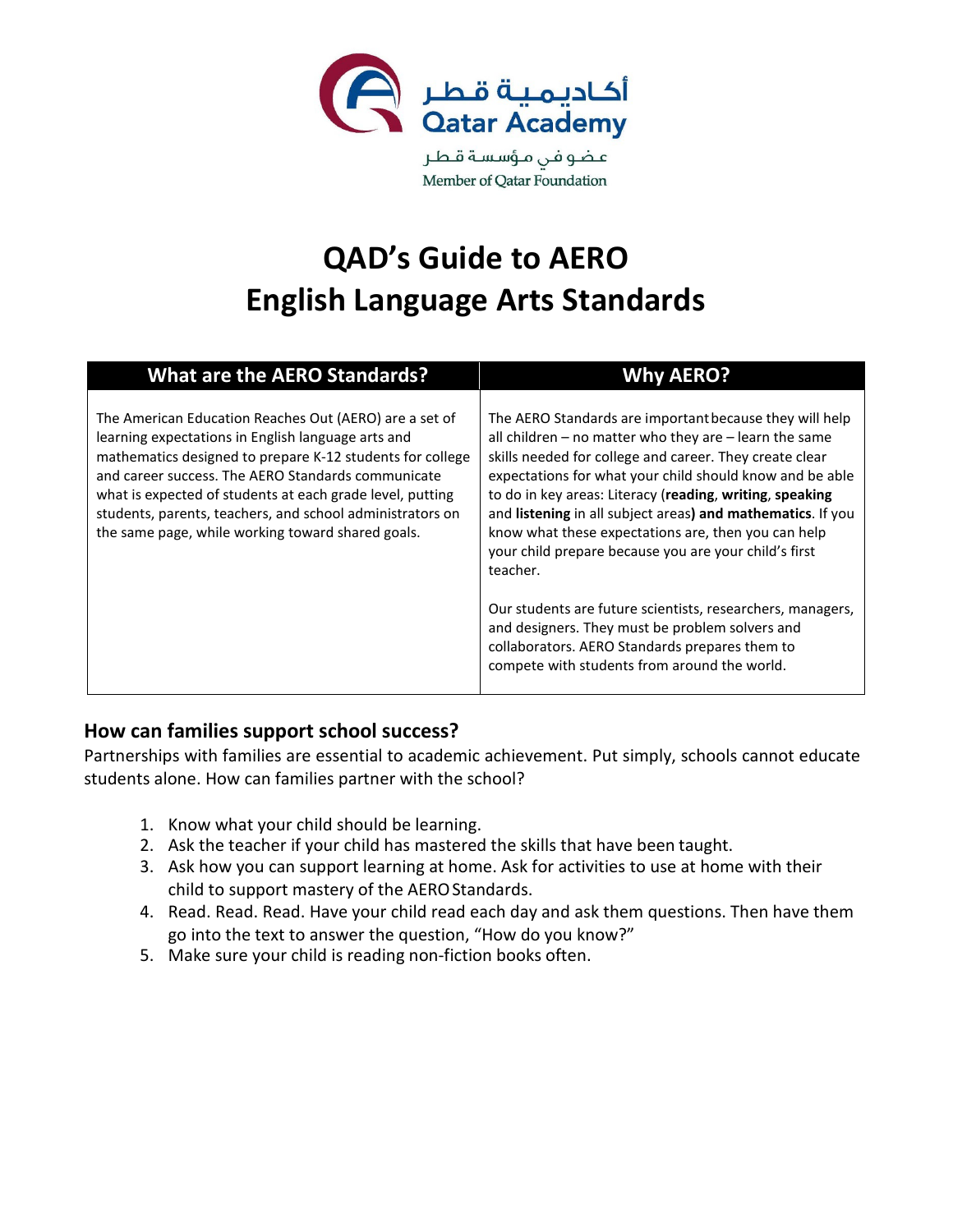

#### **KG AERO Standards**

Here are some key **English Language Arts** skills being taught in Kindergarten.

|               | <b>Common Core Standard</b>                                                                                                                                                                                                                                                                                                                                                                                                 | Basically, this means your child can                                                                                                                               |
|---------------|-----------------------------------------------------------------------------------------------------------------------------------------------------------------------------------------------------------------------------------------------------------------------------------------------------------------------------------------------------------------------------------------------------------------------------|--------------------------------------------------------------------------------------------------------------------------------------------------------------------|
| <b>RL.K.1</b> | With prompting and support, ask and answer questions about<br>key details in a text.                                                                                                                                                                                                                                                                                                                                        | Tell who, what, where, when, why and how after listening to<br>stories.                                                                                            |
| <b>RL.K.2</b> | With prompting and support, retell familiar stories, including key<br>details.                                                                                                                                                                                                                                                                                                                                              | Retell a story.                                                                                                                                                    |
| <b>RL.K.3</b> | With prompting and support, identify characters, settings, and<br>major events in a story.                                                                                                                                                                                                                                                                                                                                  | Tell the characters, setting and what happens in a story.                                                                                                          |
| <b>RI.K.2</b> | With prompting and support, identify the main topic and retell<br>key details of a text.                                                                                                                                                                                                                                                                                                                                    | Tell the main topic and details in a nonfiction book.                                                                                                              |
| <b>RL.K.5</b> | Recognize common types of texts (e.g., storybooks, poems).                                                                                                                                                                                                                                                                                                                                                                  | Tell the difference between storybooks and poems.                                                                                                                  |
| <b>RL.K.6</b> | With prompting and support, name the author and illustrator of<br>a story and define the role of each in telling the story.                                                                                                                                                                                                                                                                                                 | Tell who the author and illustrator are. He can tell what their<br>jobs are.                                                                                       |
| <b>RI.K.5</b> | Identify the front cover, back cover, and title page of a book.                                                                                                                                                                                                                                                                                                                                                             | Find the front cover, back cover and title page in a book.                                                                                                         |
| <b>RI.K.6</b> | Name the author and illustrator of a text and define the role of<br>each in presenting the ideas or information in a text.                                                                                                                                                                                                                                                                                                  | I can tell who the author and illustrator are. He can tell what<br>their jobs are.                                                                                 |
| <b>RL.K.7</b> | With prompting and support, describe the relationship between<br>illustrations and the story in which they appear (e.g., what<br>moment in a story an illustration depicts).                                                                                                                                                                                                                                                | Use the illustrations to help to tell the story.                                                                                                                   |
| RF.K.1        | Demonstrate understanding of the organization and basic<br>features of print.<br>Follow words from left to right, top to bottom, and page by<br>a.<br>page.<br>Recognize that spoken words are represented in written<br>b.<br>language by specific sequences of letters.<br>Understand that words are separated by spaces in print.<br>c.<br>Recognize and name all upper- and lowercase letters of the<br>d.<br>alphabet. | Use basic text features to help him read.<br>(Read left to right, read top to bottom, spaces between words)<br>Recognize and name all upper and lowercase letters. |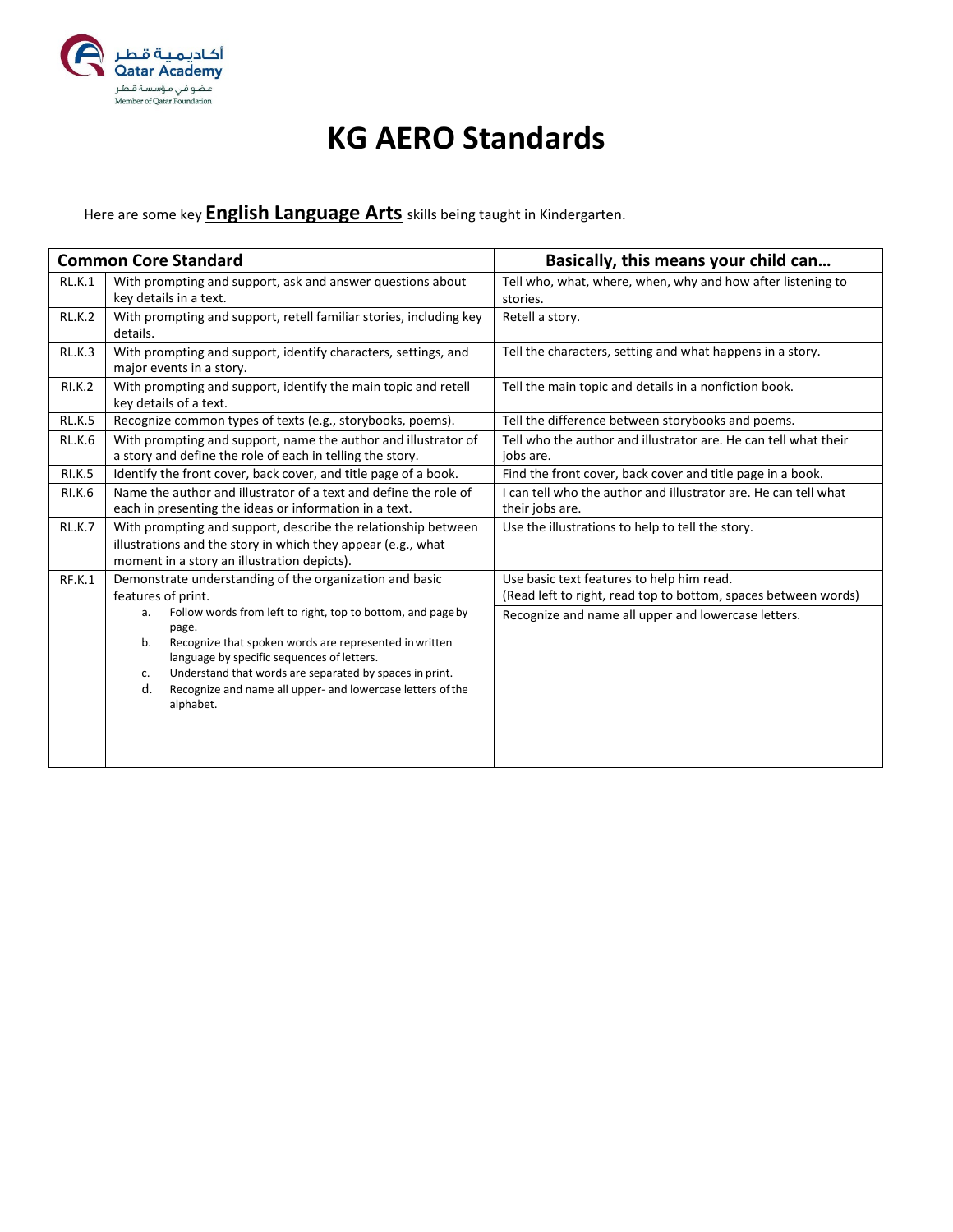

# **Grade 1 AERO Standards**

Here are some key **English Language Arts** skills being taught in 1st Grade.

|               | <b>Common Core Standard</b>                                                                                                                                                                                                                    | Basically, this means your child can                                                                   |
|---------------|------------------------------------------------------------------------------------------------------------------------------------------------------------------------------------------------------------------------------------------------|--------------------------------------------------------------------------------------------------------|
| RL.1.1        | Ask and answer questions about key details in a text.                                                                                                                                                                                          | Tell who, what, where, when, why and how after reading stories.                                        |
| <b>RL.1.2</b> | Retell stories, including key details, and demonstrate<br>understanding of their central message or lesson.                                                                                                                                    | Retell a story.                                                                                        |
| RL.1.3        | Describe characters, settings, and major events in a story, using<br>key details.                                                                                                                                                              | Tell the characters, setting and what happens in a story.                                              |
| RI.1.1        | Ask and answer questions about key details in a text.                                                                                                                                                                                          | Tell who, what, where, when, why and how after reading<br>nonfiction.                                  |
| RI.1.2        | Identify the main topic and retell key details of a text.                                                                                                                                                                                      | Find the main topic and details in a section of nonfiction.                                            |
| RI.1.3        | Describe the connection between two individuals, events, ideas,<br>or pieces of information in a text.                                                                                                                                         | Make and describe connections between two people, events or<br>ideas in nonfiction.                    |
| <b>RL.1.5</b> | Explain major differences between books that tell stories and<br>books that give information, drawing on a wide reading of a<br>range of text types.                                                                                           | Tell the difference between fiction and nonfiction.                                                    |
| <b>RL.1.6</b> | Identify who is telling the story at various points in a text.                                                                                                                                                                                 | Talk about who is telling a story.                                                                     |
| RI.1.5        | Know and use various text structures (e.g., sequence) and text<br>features (e.g., headings, tables of contents, glossaries, electronic<br>menus, icons) to locate key facts or information in a text.                                          | Use text features to help me understand nonfiction.                                                    |
| RI.1.6        | Distinguish between information provided by pictures or other<br>illustrations and information provided by the words in a text.                                                                                                                | Use words and pictures to help me understand nonfiction.                                               |
| <b>RL.1.7</b> | Use illustrations and details in a story to describe its characters,<br>setting, or events.                                                                                                                                                    | Use words and pictures to help me tell about the characters,<br>setting and plot.                      |
| RI.1.8        | Identify the reasons an author gives to support points in a text.                                                                                                                                                                              | I can find reasons to support the main idea of nonfiction.                                             |
| RL.1.10       | With prompting and support, read informational texts<br>appropriately complex for grade 1.<br>a. Activate prior knowledge related to the information and<br>events in a text.<br>b. Confirm predictions about what will happen next in a text. | Read and understand first grade fiction.                                                               |
| RF.1.1        | Demonstrate understanding of the organization and basic<br>features of print.<br>a. Recognize the distinguishing features of a sentence (e.g., first<br>word, capitalization, ending punctuation).                                             | Use basic text features to help him read.<br>(find the first word, capitalization, ending punctuation) |
| RF.1.3        | Know and apply grade-level phonics and word analysis skills in<br>decoding words both in isolation and in text.                                                                                                                                | Read first grade words.                                                                                |
| RF.1.4        | Read with sufficient accuracy and fluency to support<br>comprehension.                                                                                                                                                                         | Read with expression, read accurately, and reread to understand<br>what words mean.                    |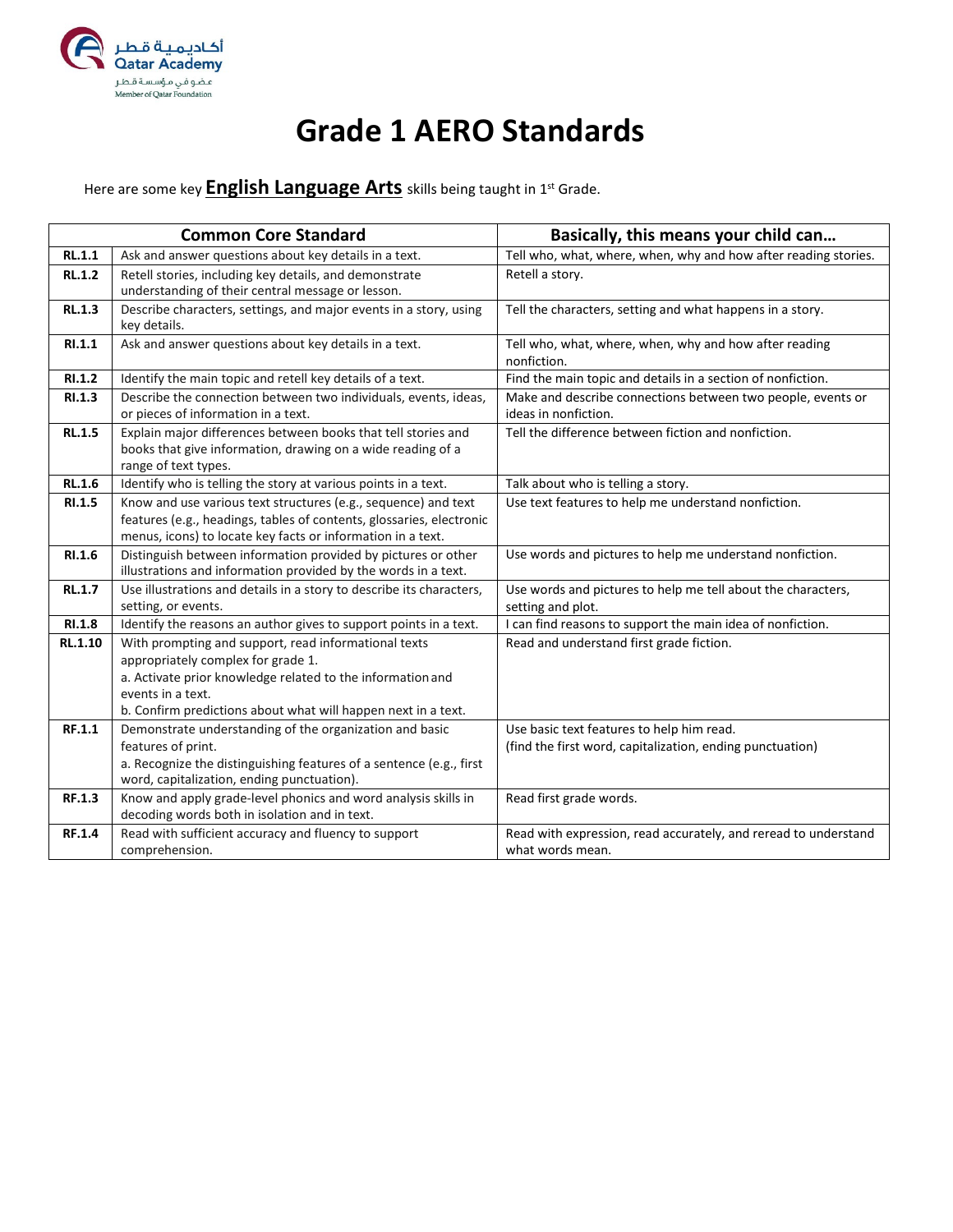

# **Grade 2 AERO Standards**

Here are some key **English Language Arts** skills being taught in 2nd Grade.

|               | <b>Common Core Standard</b>                                                                                                                                                                                                                                                                                                                                           | Basically, this means your child can                                              |
|---------------|-----------------------------------------------------------------------------------------------------------------------------------------------------------------------------------------------------------------------------------------------------------------------------------------------------------------------------------------------------------------------|-----------------------------------------------------------------------------------|
| RL.2.1        | Ask and answer such questions as who, what, where, when,<br>why, and how to demonstrate understanding of key details in<br>a text.                                                                                                                                                                                                                                    | Tell who, what, where, when, why and how after reading<br>stories.                |
| RL.2.2        | Recount stories, including fables and folktales from diverse<br>cultures, and determine their central message, lesson, or<br>moral.                                                                                                                                                                                                                                   | Retell a story.                                                                   |
| RL.2.3        | Describe how characters in a story respond to major events<br>and challenges.                                                                                                                                                                                                                                                                                         | Tell how characters in a story respond to parts in a story.                       |
| RI.2.1        | Ask and answer such questions as who, what, where, when,<br>why, and how to demonstrate understanding of key details in<br>a text.                                                                                                                                                                                                                                    | Tell who, what, where, when, why and how after reading<br>nonfiction.             |
| RI.2.2        | Identify the main topic of a multi-paragraph text as well as the<br>focus of specific paragraphs within the text.                                                                                                                                                                                                                                                     | Find the main idea in a section of nonfiction.                                    |
| RL.2.4        | Describe how words and phrases (e.g., regular beats,<br>alliteration, rhymes, repeated lines) supply rhythm and<br>meaning in a story, poem, or song.                                                                                                                                                                                                                 | Understand how words in a story can sound like music.                             |
| <b>RL.2.5</b> | Describe the overall structure of a story, including describing<br>how the beginning introduces the story and the ending<br>concludes the action.                                                                                                                                                                                                                     | Find and understand the beginning, middle and end of a story.                     |
| RL.2.6        | Acknowledge differences in the points of view of characters,<br>including by speaking in a different voice for each character<br>when reading dialogue aloud.                                                                                                                                                                                                         | Tell about the points of view of different characters.                            |
| RL.2.7        | Use information gained from the illustrations and words in a<br>print or digital text to demonstrate understanding of its<br>characters, setting, or plot.                                                                                                                                                                                                            | Use words and pictures to help me tell about the characters,<br>setting and plot. |
| RI.2.7        | Explain how specific images (e.g., a diagram showing how a<br>machine works) contribute to and clarify a text.                                                                                                                                                                                                                                                        | Use diagrams and pictures to help him understand nonfiction.                      |
| RI.2.8        | Describe how reasons support specific points the author<br>makes in a text.                                                                                                                                                                                                                                                                                           | Find reasons to support the main idea of nonfiction.                              |
| RF.2.3        | Know and apply grade-level phonics and word analysis skills in<br>decoding words.                                                                                                                                                                                                                                                                                     | Read second grade words.                                                          |
| RF.2.4        | Read with sufficient accuracy and fluency to support<br>comprehension.<br>Read grade-level text with purpose and understanding.<br>a.<br>Read grade-level text orally with accuracy, appropriate<br>b.<br>rate, and expression on successive readings.<br>Use context to confirm or self-correct word recognition and<br>c.<br>understanding, rereading as necessary. | Read with expression. Read accurately. Reread to understand<br>what words mean.   |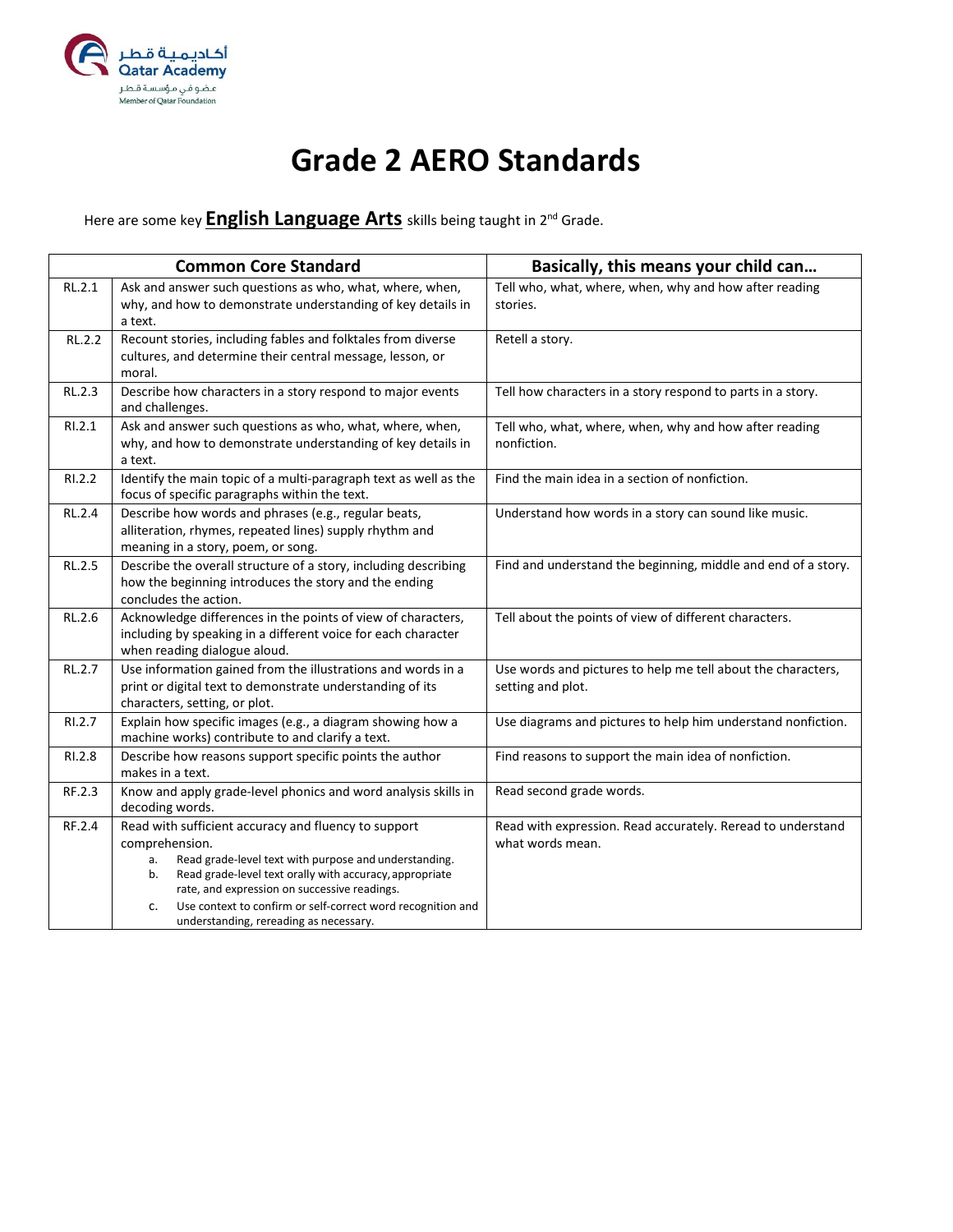

# **Grade 3 AERO Standards**

Here are some key **English Language Arts** skills being taught in 3<sup>rd</sup> Grade.

|        | <b>Common Core Standard</b>                                                                                                                                                                                                                                                                                                                                                         | Basically, this means your child can                                                                          |
|--------|-------------------------------------------------------------------------------------------------------------------------------------------------------------------------------------------------------------------------------------------------------------------------------------------------------------------------------------------------------------------------------------|---------------------------------------------------------------------------------------------------------------|
| RL.3.1 | Ask and answer questions to demonstrate understanding of a<br>text, referring explicitly to the text as the basis for the<br>answers.                                                                                                                                                                                                                                               | Ask and answer questions to show that they understand the<br>stories that he is reading.                      |
| RL.3.2 | Recount stories, including fables, folktales, and myths from<br>diverse cultures; determine the central message, lesson, or<br>moral and explain how it is conveyed through key details in<br>the text.                                                                                                                                                                             | Retell stories from diverse cultures and figure out the lessons<br>or morals of the stories.                  |
| RL.3.3 | Describe characters in a story (e.g., their traits, motivations,<br>or feelings) and explain how their actions contribute to the<br>sequence of events.                                                                                                                                                                                                                             | Describe characters in stories and explain how their actions<br>affect the story.                             |
| RL.3.6 | Distinguish their own point of view from that of the narrator<br>or those of the characters.                                                                                                                                                                                                                                                                                        | Tell the difference between what they and what the author or<br>characters might think.                       |
| RI.3.3 | Describe the relationship between a series of historical<br>events, scientific ideas or concepts, or steps in technical<br>procedures in a text, using language that pertains to time,<br>sequence, and cause/effect.                                                                                                                                                               | Describe the historical events, scientific ideas, or steps in<br>procedures using words to show the sequence. |
| RI.3.6 | Distinguish their own point of view from that of the author of<br>a text.                                                                                                                                                                                                                                                                                                           | Tell the difference between what they think and what an<br>author writes.                                     |
| RF.3.3 | Know and apply grade-level phonics and word analysis skills in<br>decoding words.<br>Identify and know the meaning of the most common<br>а.<br>prefixes and derivational suffixes.<br>Decode words with common Latin suffixes.<br>b.<br>Decode multisyllable words.<br>c.<br>d.<br>Read grade-appropriate irregularly spelled words.                                                | Read third grade words that are not spelled in a regular way.                                                 |
| RF.3.4 | Read with sufficient accuracy and fluency to support<br>comprehension.<br>Read grade-level text with purpose and understanding.<br>a.<br>Read grade-level prose and poetry orally with accuracy,<br>b.<br>appropriate rate, and expression on successive readings<br>c. Use context to confirm or self-correct word recognition<br>a.<br>and understanding, rereading as necessary. | Read fluently, accurately and with expression.                                                                |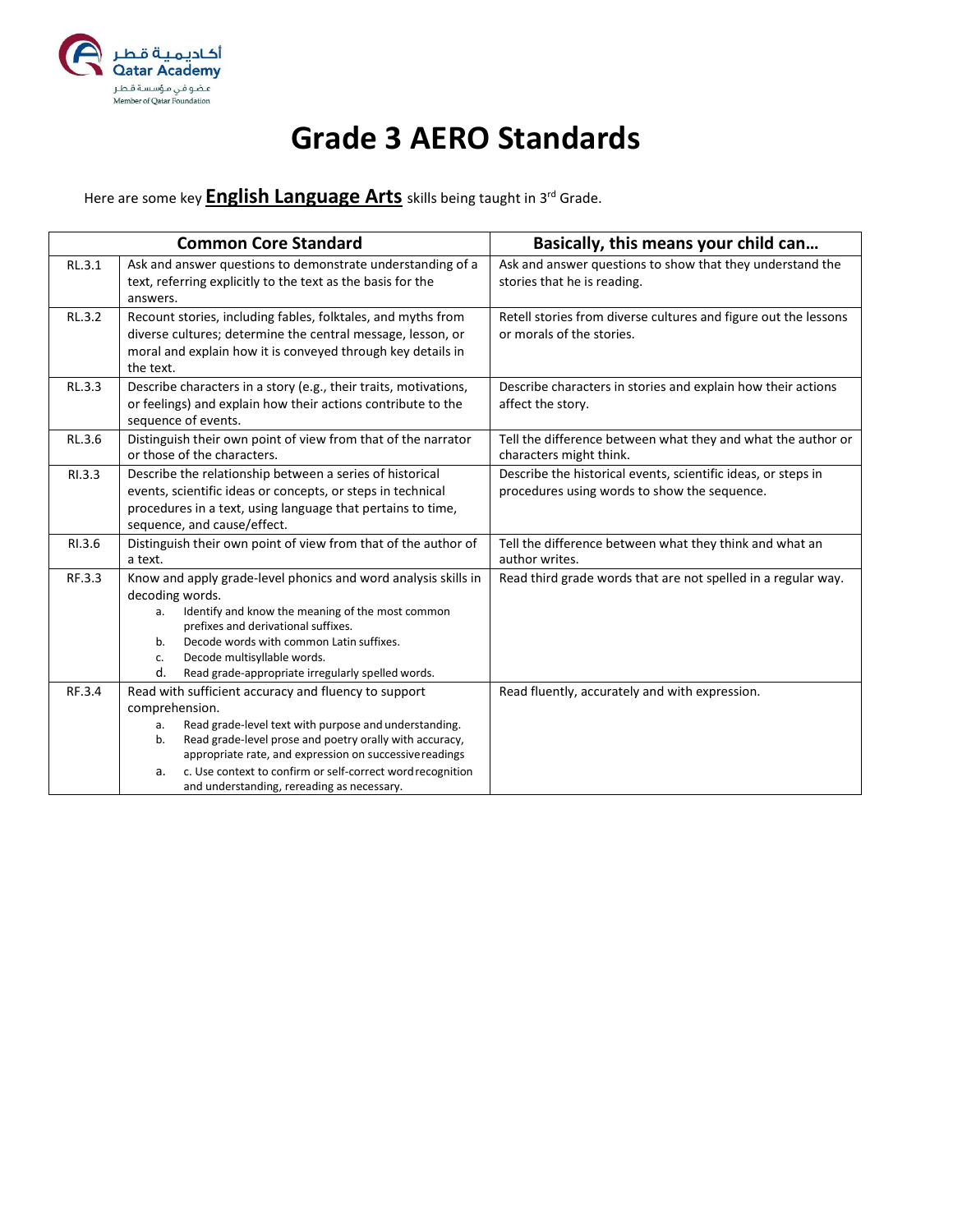

## **Grade 4 AERO Standards**

Here are some key **English Language Arts** skills being taught in 4th Grade.

|               | <b>Common Core Standard</b>                                                                                                                                                                                                                                                                                                                                                                | Basically, this means your child can                                                                                                                                                          |
|---------------|--------------------------------------------------------------------------------------------------------------------------------------------------------------------------------------------------------------------------------------------------------------------------------------------------------------------------------------------------------------------------------------------|-----------------------------------------------------------------------------------------------------------------------------------------------------------------------------------------------|
| <b>RL.4.1</b> | Refer to details and examples in a text when explaining what<br>the text says explicitly and when drawing inferences from the<br>text.                                                                                                                                                                                                                                                     | Explain a story by referring to details and examples in the text.                                                                                                                             |
| <b>RL.4.2</b> | Determine a theme of a story, drama, or poem from details in<br>the text; summarize the text.                                                                                                                                                                                                                                                                                              | Summarize a piece of fiction in her own words.                                                                                                                                                |
| <b>RL.4.3</b> | Describe in depth a character, setting, or event in a story or<br>drama, drawing on specific details in the text (e.g., a<br>character's thoughts, words, or actions).                                                                                                                                                                                                                     | Use specific details in a story to help describe a character,<br>setting or event in the story.                                                                                               |
| <b>RL.4.4</b> | Determine the meaning of words and phrases as they are used<br>in a text, including those that allude to significant characters<br>found in mythology (e.g., Herculean).                                                                                                                                                                                                                   | Figure out the meanings of words and phrases an author uses.                                                                                                                                  |
| <b>RL.4.5</b> | Explain major differences between poems, drama, and prose,<br>and refer to the structural elements of poems (e.g., verse,<br>rhythm, meter) and drama (e.g., casts of characters, settings,<br>descriptions, dialogue, stage directions) when writing or<br>speaking about a text.                                                                                                         | Refer to specific elements of poems (verse, rhythm, meter) and<br>plays (characters, settings, descriptions, dialogue, stage<br>directions) when he writes or talks about a piece of fiction. |
| <b>RL.4.7</b> | Make connections between the text of a story or drama and a<br>visual or oral presentation of the text, identifying where each<br>version reflects specific descriptions and directions in thetext.                                                                                                                                                                                        | Make connections between a written text and a dramatic<br>interpretation of the same text.                                                                                                    |
| RI.4.1        | Ask and answer questions about key details in a text.                                                                                                                                                                                                                                                                                                                                      | Explain what a piece of nonfiction teaches by referring to details<br>and examples in the text.                                                                                               |
| RI.4.2        | Identify the main topic and retell key details of a text.                                                                                                                                                                                                                                                                                                                                  | Figure out the main idea in nonfiction by thinking about the<br>details in the text.                                                                                                          |
| RI.4.2        | Identify the main topic and retell key details of a text.                                                                                                                                                                                                                                                                                                                                  | Summarize a piece of nonfiction.                                                                                                                                                              |
| <b>RI.4.7</b> | Use the illustrations and details in a text to describe its key<br>ideas.                                                                                                                                                                                                                                                                                                                  | Interpret and use information from charts, graphs, diagrams,<br>time lines, animations or other internet presentations to<br>understand nonfiction.                                           |
| <b>RF.4.4</b> | Read with sufficient accuracy and fluency to support<br>comprehension.<br>Read grade-level text with purpose and<br>a.<br>understanding.<br>Read grade-level prose and poetry orally with<br>b.<br>accuracy, appropriate rate, and expression on<br>successive readings.<br>Use context to confirm or self-correct word<br>c.<br>recognition and understanding, rereading as<br>necessary. | Use context to check my understanding of fourth grade text,<br>and reread if necessary.                                                                                                       |